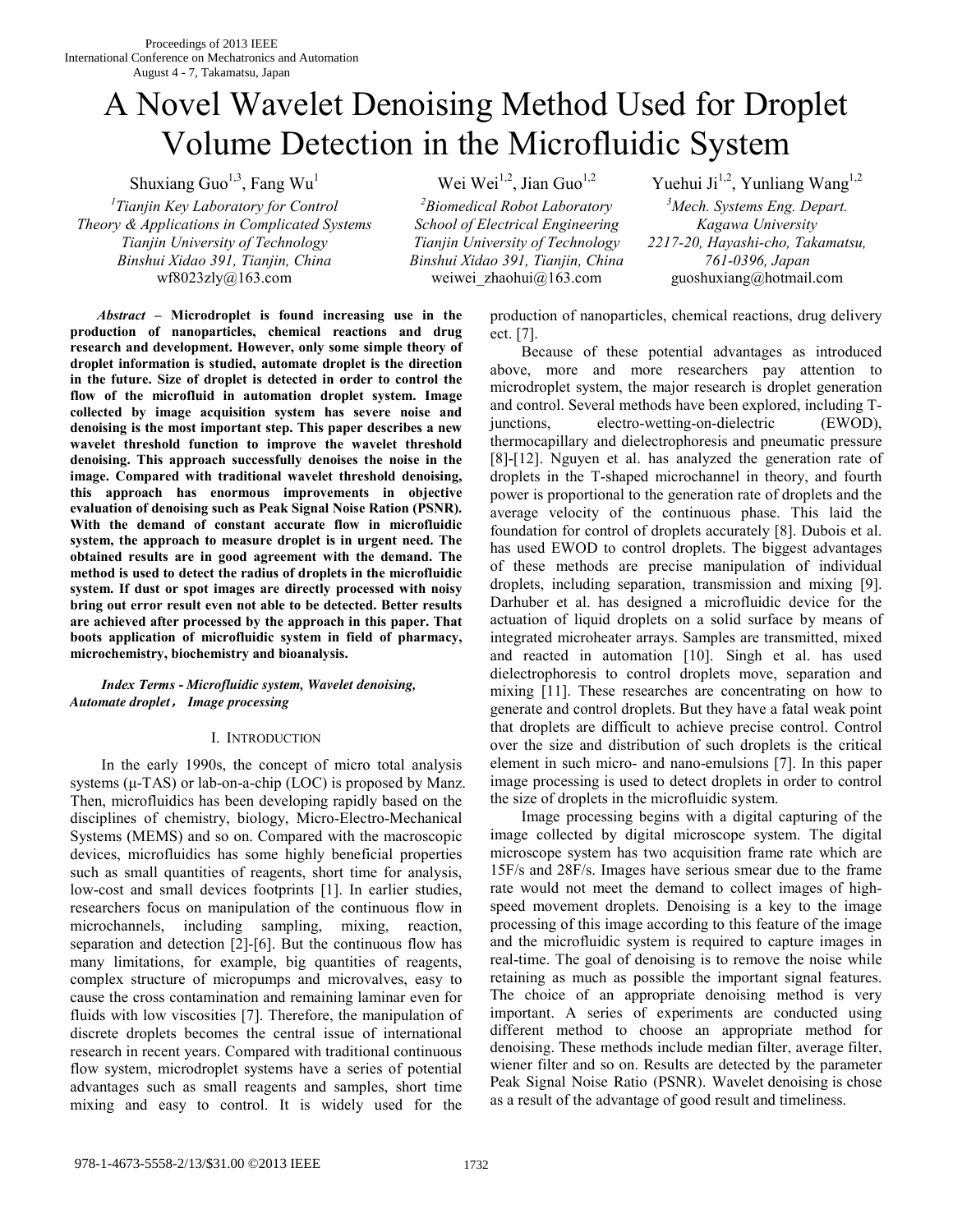Existing methods do not resolve local structures well enough. This is necessary when dealing with signals that contain structures of different scales and amplitudes such as neurophysiological signals. We arrange our signals such that the signals and any noise overlap as little as possible in the frequency domain and linear time-invariant filtering will approximately separate them. But this linear filtering approach cannot separate noise from signal where their Fourier spectra overlap. The wavelet transform performs a correlation analysis. So the output is expected to be maximal when the input signal most resembles the mother wavelet. If a signal has its energy concentrated in a small number of wavelet dimensions, its coefficients will be relatively large compared to any other signal or noise that its energy spread over a large number of coefficients. This means that shrinking the wavelet transform will remove the low amplitude noise or undesired signal in the wavelet domain, and an inverse wavelet transform will then retrieve the desired signal with little loss of details. Wavelet denoising can not only eliminate the noise in the signal, but also can effectively protect the edges of the image information. Mallat is the first person to propose the famous denoising method based on wavelet transform [12]. Subsequently, there are a lot of wavelet denoising method are described in papers. Donoho and Johnstone have demonstrated WaveShrink method that approximate optimal in the sense of minimum mean square error and can achieve good visual effects [13]. Then they proposed denoising method of soft and hard threshold function in 1995. Wavelet denoising threshold is the most widely method is studied by researchers and threshold and the threshold function are two of the most critical elements of this method. Based on this, researchers put forward new threshold and threshold function in the process of wavelet denoising threshold and a good denoising effect is obtained. Donoho put forward a unified threshold under normal Gaussian noise model [13]. Assuming the wavelet coefficients obey the generalized Gaussian distribution, Chang proposed the BsyesShrink threshold [14]. Anamika Bhardwaj has used the wavelet transform and Haar transform to propose a novel image enhancement approach. This method can not only enhance details of an image but also preserve edge of image. The Optimal threshold is chose by normal shrink method [15]. Liqiang Wei has constructed a new threshold function, it has derivative of higher order to overcome the constant deviation of soft threshold is overcame [16]. In past studies, there are exist two weak points:

1) Hard threshold function is discontinuous, which makes the image distortion like ringing and Pseudo-Gibbs phenomena.

2) Edge fog is appeared after processing by soft threshold method. In this paper, a soft-hard threshold denoising method is described for wavelet denoising, the result better than the hard or soft threshold denoising.

#### II. ALGORITHM IMPLEMENTATION

### *A. The Basic Principle of Wavelet Transform*

 Wavelet can be simply described as a function that the average value is zero in a limited time range. It is a great breakthrough after Fourier transformation and put forward by the French geophysicist Morlet. Wavelet transform has been widely used in various engineering fields since mathematical theory of wavelet transform is improved by Inrid Daubechies and wavelet decomposition and reconstruction algorithm are structured by Stephane Mallat. For example, voice signal processing, medical electronic signal processing, image information processing.

 Wavelet transform theory is described in below [17]. Assuming  $\psi(t) = L^2(R)$ ,  $L^2(R)$  is Finite energy signal space,  $\psi(\omega)$  is the Fourier transform of  $\psi(t)$  and  $\psi(\omega)$  is satisfied with  $C_4 = \int_R \frac{\psi^2(\omega)}{|\omega|} d\omega < \infty$ . Wavelet base depends

on  $\alpha$  and  $\tau$  is expresses as:

$$
\psi_{a,\tau}(t) = a^{-\frac{1}{2}} \psi(\frac{t-\tau}{a}), a > 0, \tau \in R
$$
 (1)

where  $\psi(t)$  is mother wavelet, *a* is size factor, *τ* is shift factor.

 There are two typical wavelet transform that continuous wavelet transform (CWT) and discrete wavelet transform (DWT). The continuous wavelet transform is defined as follows:

$$
W(a,\tau) = \langle x(t), \psi_{a,\tau}(t) \rangle = \frac{1}{\sqrt{a}} \int_{R} x(t) \psi^* \left(\frac{t-\tau}{a}\right) dt \tag{2}
$$

where  $x(t)$  is transformed function. The discrete wavelet transform is defined as:

$$
W_x(j,k) = \int_R x(t)\psi_{j,k}^*(t)dt
$$
 (3)

where  $\psi_{j,k}(t) = \frac{1}{\sqrt{2^j}} \psi(\frac{t}{2^j} - k)$ 2  $\psi_{j,k}(t) = \frac{1}{\sqrt{2^{j}}} \psi(\frac{t}{2^{j}} - k)$ .

#### *B. The Basic Principle of Wavelet Threshold Denoising*

 Image denoising is the process with which we reconstruct a signal from a noisy one. During image processing, wavelets are used for instance for edges detection, watermarking, texture detection, compression, denoising, and coding of interesting features for subsequent classification [18]. Wavelet denoising, which is one of the simple noise reduction methods, was proposed by D. L. Donoho and I. M. Johnstone in 1994. Because of its simple algorithm and small computation quantity, denoising by threshold can obtain the widespread application. The process of wavelet denoising can be summarized as three steps.

1) The noisy images are decomposed by wavelet, the appropriate basis functions and layers are selected to conduct the wavelet decomposition and the wavelet coefficients are obtained.

2) The decomposed high-frequent coefficient of all layers is processed using threshold to obtain new wavelet coefficient. Shrink coefficients by thresholding (hard/soft).

3) The images are restructured according to the decomposed low-frequent coefficient and threshold highfrequent coefficient.

 Threshold processing of the wavelet thresholding coefficients is the most critical step in wavelet denoising. The result of denoising is directly affected by the selected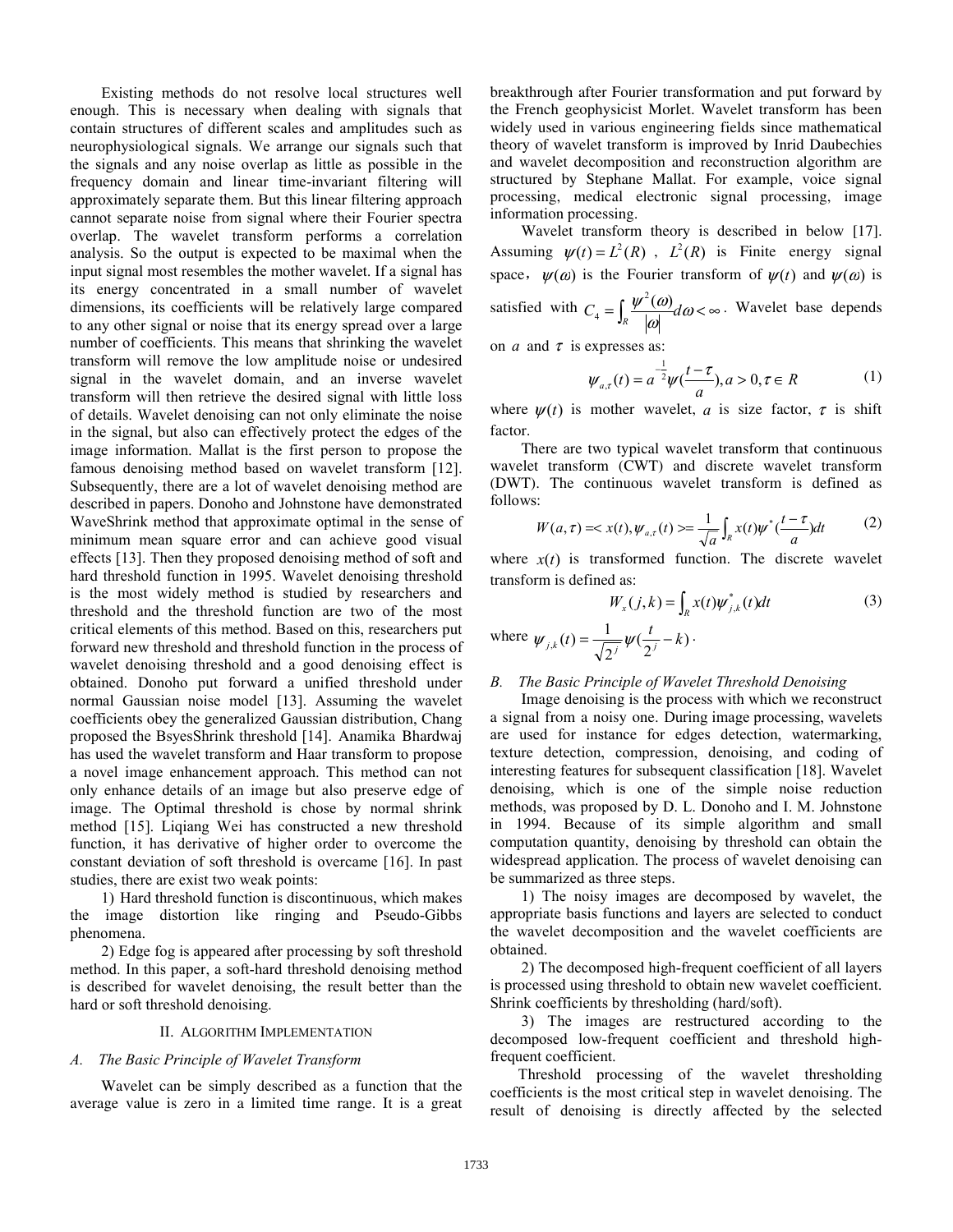threshold. The current threshold is divided into global threshold and local threshold, global threshold is unified for layers of wavelet coefficients and local threshold is mutative according to the case of wavelet coefficients surrounding the current coefficient [19]. In this paper, global threshold is chosen. According to D. Donoho's method, global threshold estimate  $\lambda$  is given by:

$$
\lambda = \delta \sqrt{2 \log N} \tag{4}
$$

$$
\delta = \frac{Median(|\omega|)}{0.6745} \tag{5}
$$

where  $\lambda$  is the threshold,  $\delta$  is the standard deviation of Gaussian noise,  $N$  is the number of the wavelet coefficients,  $\omega$  is the wavelet high-frequency diagonal coefficients.

 There are two basic problems in wavelet threshold processing, one is threshold and another is threshold function. In the range of wavelet thresholding, the energy of the Besov space signal is concentrated in some limited coefficients, but noise energy is distributed throughout the wavelet thresholding. After wavelet transform, coefficients of the signal is bigger than the coefficient of the noise, so an appropriate number is found as the threshold. The wavelet coefficients are reserved or shrank to zero by a fixed quantity when the wavelet coefficients are bigger than the threshold, and 0 otherwise. The new wavelet coefficients are used to reconstruct image after denoising. There are two classic threshold functions, that is, soft threshold and hard threshold.

Soft threshold [20] can be expressed as follows:

$$
\hat{w}_{j,k} = \begin{cases} w_{j,k}, |w_{j,k}| > \lambda \\ 0, |w_{j,k}| \le \lambda \end{cases}
$$
\n(6)

where  $w_{j,k}$  is the wavelet coefficients of wavelet transform with noise signal,  $\hat{w}_{ik}$  is the wavelet coefficients after hard threshold function processing.

Hard threshold can be described as follows:

$$
\hat{w}_{j,k} = \begin{cases}\n\text{sgn}(w_{j,k})(|w_{j,k}| - \lambda), |w_{j,k}| > \lambda \\
0, |w_{j,k}| \le \lambda\n\end{cases}
$$
\n(7)

where  $\hat{w}_{i,k}$  is the wavelet coefficients after soft threshold function processing. sgn is the sign function, can be expressed as:

$$
sgn(x) = \begin{cases} 1, x > 0 \\ 0, x < 0 \end{cases}
$$
 (8)

# *B. The New Wavelet Threshold Function*

 Hard and soft threshold function has been generally applied in practice and good results are achieved in good agreement with theory. Soft thresholding provides smoother results in comparison with the hard thresholding. But Soft threshold method, part of amplitude is subtracted when it is bigger than the threshold value of the amplitude of the wavelet coefficients and the wavelet coefficients are shrank for a certain degree. So edge fog is appeared after processing by this method. The shrink phenomenon of the wavelet coefficients is not appeared in hard threshold function. Hard threshold, however, provides better edge preservation in comparison with the soft one. But hard threshold function is discontinuous at the point of threshold and Pseudo-Gibbs phenomenon is emerged. A hard-soft threshold function is proposed, it can be written as:

$$
\hat{w}_{j,k} = \begin{cases}\n0, & |w_{j,k}| \le n_1 \lambda \\
\operatorname{sgn}(w_{j,k}) \sqrt{(|w_{j,k}| - n_1 \lambda)(n_2 \lambda - |w_{j,k}|)}, \\
n_1 \lambda < |w_{j,k}| \le n_2 \lambda \\
w_{j,k}, & |w_{j,k}| > n_2 \lambda\n\end{cases} \tag{9}
$$

where  $\hat{w}_{i,k}$  is the wavelet coefficient after the hard-soft threshold function processing,  $n_1$  and  $n_2$  are regulation and control parameters. Here,  $n_2 > 1$ ,  $0 < n_1 < 1$ . When  $n_1 \lambda < |w_{j,k}| \leq n_2 \lambda$ , take the appropriate value of  $n_1$ ,  $n_2$ make the following equation is established.

$$
\left|w_{j,k}\right| - \lambda \le \sqrt{\left(|w_{j,k}| - n_1 \lambda\right)\left(n_2 \lambda - \left|w_{j,k}\right|\right)} \le \left|w_{j,k}\right| \tag{10}
$$

Equation (10) means that it is a threshold between soft threshold and hard threshold.

This function can not only retain information as better as the hard threshold function, but also has good edge information like the soft threshold function. Compared with hard or soft threshold function, the threshold function has superiority and flexibility.  $n_1$  and  $n_2$  are changed in different image and different wavelet coefficients are achieved.

### III. THE MICROFLUIDIC SYSTEM

#### *A. Introduce of the microfluidic system*

In order to verify the effectiveness of the algorithm, it is used to process image is obtained by the microfluidic system, as shown in Fig. 1 [21]. The microfluidic system is made up of microfluidic system and digital microscope system. The element of microfluidic system is air pump, micropumps, micro-chip, droplet collection device and some other devices if experiment needed. The air pump provides air pressure to the micropump which controls the velocity of microfluid. The micropump is set the pressure according to the velocity of the microliquid and the maximum pressure is 10bar. Microchip offers the path for microfluid. Its length, width and shape are set based on the mixture time and portfolio. In this experiment, the microchannel is Y-shaped and the breadth is 190μm. The microchip has three inlets and they are connected to the pressure pump by means of flexible Teflon tubes. In the Y-type interface, the shear force of the continuous phase act on the dispersed phase. The droplet size is very small when the dispersed phase comes from the front end channel. The shear force is not big enough to overcome the internal Laplace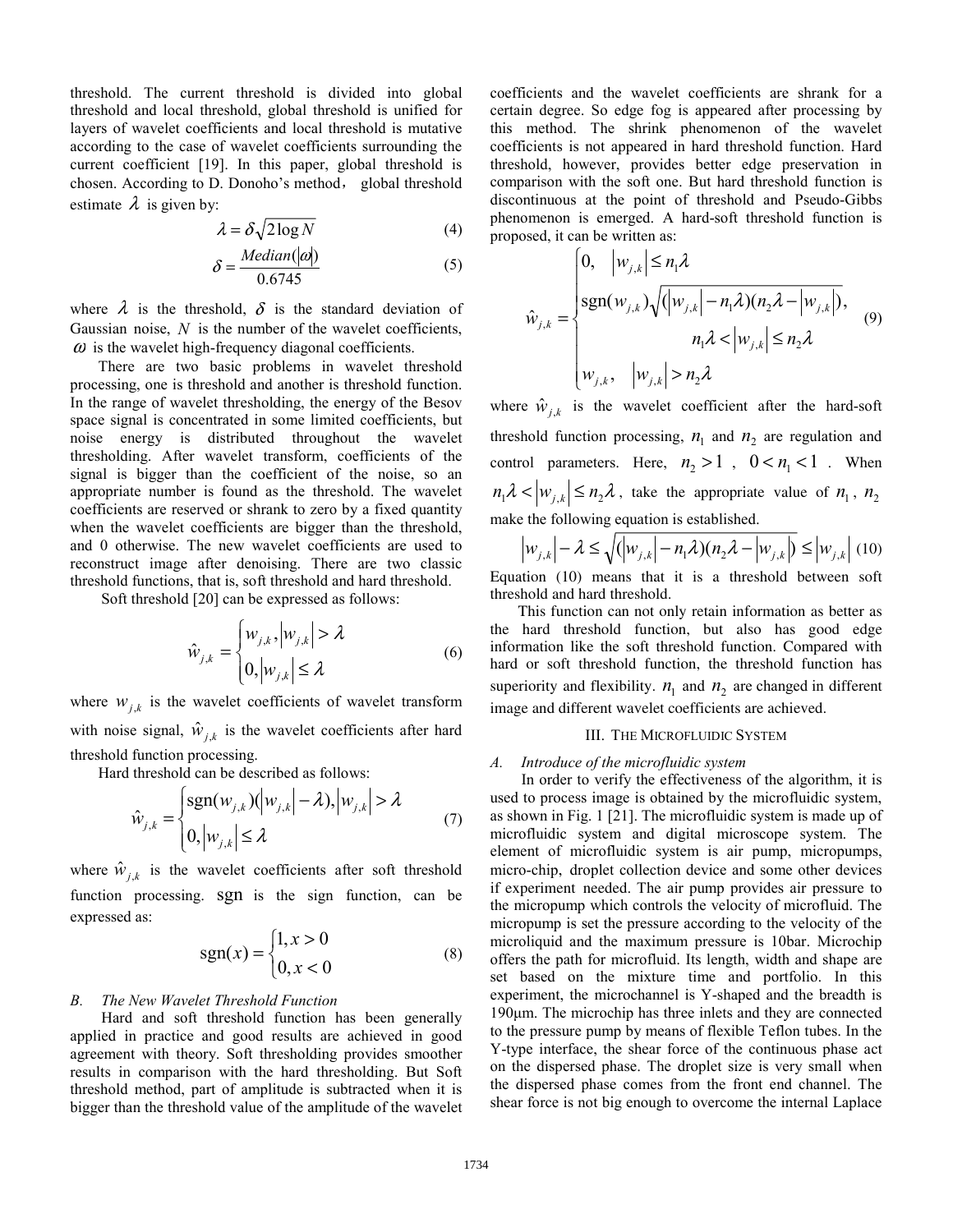force. The size of droplet becomes larger along with the accumulation of droplet and the shear force increasing while the internal Laplace force decreasing. The shear force can be overcome the Laplace force when the droplet size increases to a certain extent and made the droplet separate oneself from the continuous phase. Droplet is formed in a dispersed phase of oil and a continuous water phase. Collecting device is used for droplet collection that used to calculate the volume of the droplet to verify accuracy of measurement and other function according to the needs. Microfluid will be injected into next device through Teflon if further step is required.



Fig. 1 A picture of the microfluidic system used in the experiment

 The digital microscope system is combined with monitor of microscope system, microscope and CCD (Charge Coupled Device) camera. The monitor of microscope system is used to obtain images, save images, process images and some other functions. The size of microchannel at micro- and nano-scale, it is observed by microscope. The microscope contains six objective lenses which are 20X, 30X, 50X, 100X, 150X and 200X to meet with different needs. The droplet images are recorded using CCD camera. The CCD camera is integrated above objective lenses and connected with controller by camera cable. CCD combine with microscope changes the situation of former type optical microscope. When images are collected, the micro-chip is illuminated by halogen lamp and amplified by microscope. Images are shown on the screen and save. Then it can be used in the next experimental step.

There is some of dust present on-the-scene, the camera lens of the image acquisition and the surface of microchip are covered by dust or spot. Dust or spot is enough big for affect the quality of image due to the function of microscope. There is a lot of noise in the image if images are obtained at that time. Dust or spot imaging after microscope amplified, like salt and pepper noise that appears on the image. Dust or spot images are directly processed with noisy bring out error result even not able to be detected.

## *B. The control of droplets size*

 The closed-loop control of the microfluidic system is shown as Fig. 2. The actual size of droplets is detected by image processing. A desired droplet size is set before experiment. Compared with actual value and desired value, if the difference existence, micropump will be adjusted until the size of droplets as the desired value.



Fig. 2 The closed-loop control of the microfluidic system

IV. RESULTS AND DISCUSSIONS

# *A. The results of image denoising*

 Some results are demonstrated the performance of the algorithm in this section. Superiority and effectiveness of improved threshold function in image denoising are illustrated by experiments. The experiments are conducted on microdroplet image of size 1200\*1200 which is corrupted by Gaussian white noise of standard deviation 0.02 (Fig. 3). Hard threshold noise filter, soft threshold noise filter and soft-hard threshold noise filter is used in the experiment. Fig.4 shows the results of images after denoising by three methods.



Fig. 3 A picture of droplet image with noise



(a) The picture after denoising by hard threshold function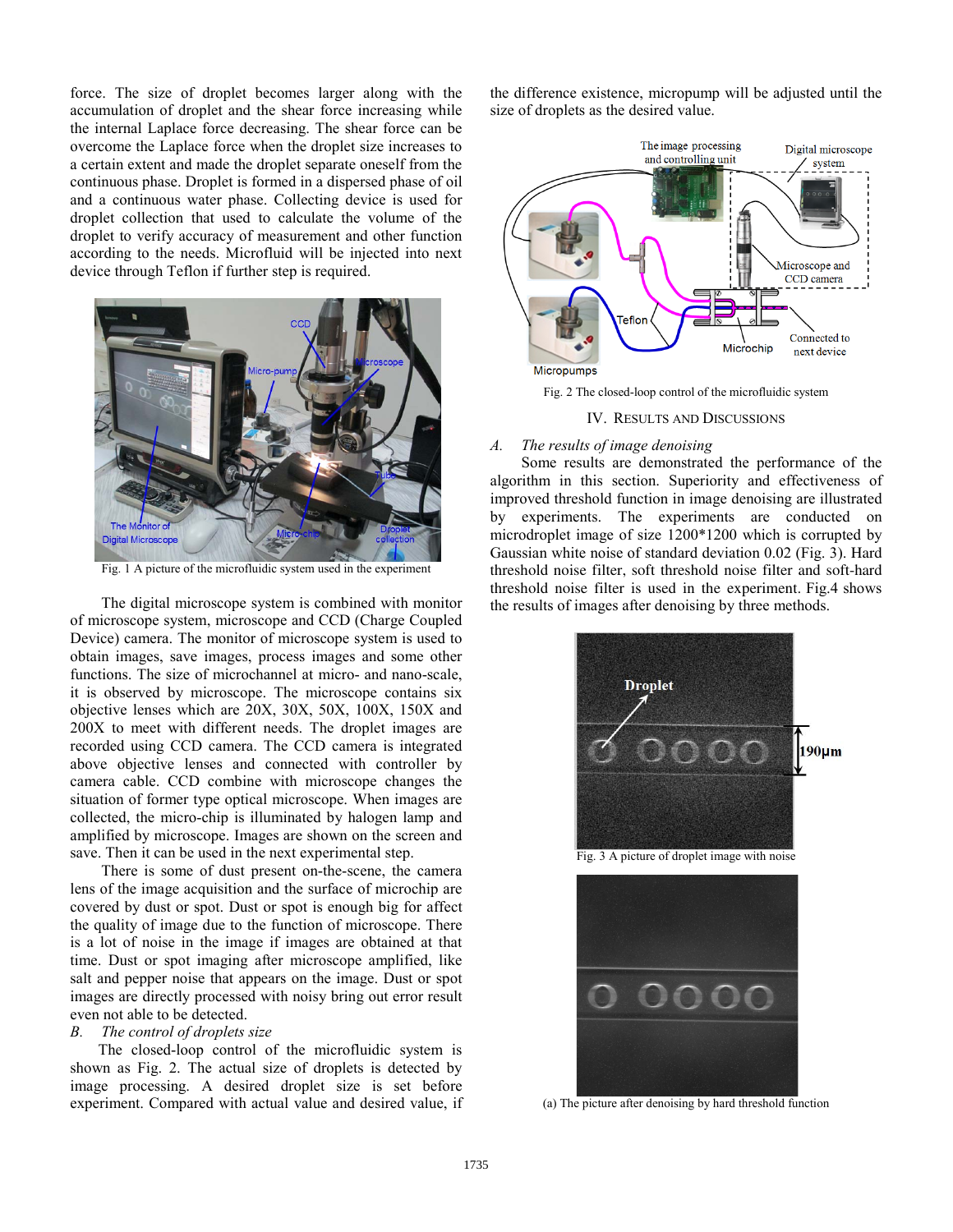



(c) The picture after denoising by hard-soft th hreshold Fig.4 The picture of image processed by wavelet thresholding

 It is hard to say what kind of denoising algorithm is the most suitable for a particular occasion due to any denoising algorithm has advantages and disadvantag ges. In fact, the performance of the denoising algorithm dep pends entirely on the applications. Commonly, objective evaluation and subjective evaluation method are used to eval uate the effect of denoising. Objective evaluation refers to propose a quantitative parameters and indicators to de scribe the image quality such as PSNR (Peak Signal Noise R Ration). They are expressed as:

$$
MSE = \frac{1}{M \times N} * \sum_{i=1}^{M} \sum_{j=1}^{N} (f(i, j) - \hat{f}(i, j))^{2}
$$
(11)

$$
PSNR = 10 \lg \frac{(L-1)^2}{MSE}
$$
 (12)

where  $f(i, j)$  is the pixel of original image.  $\hat{f}(i, j)$  is the pixel of the image after denoising, L is th he gray level of image. In general, the value is 0-255. The size of image is  $M \times N$ .

| <b>TABLE I</b>                    |
|-----------------------------------|
| COMPARISON OF DIFFERENT DENOISING |

| Method      | Hard      | Soft      | Hard-Soft |
|-------------|-----------|-----------|-----------|
| Parameter   | Threshold | Threshold | Threshold |
| <b>PSNR</b> | 69.7480   | 70.3149   | 73.5111   |

Table I clearly shows that the hard or soft threshold function can not do better than hard-soft threshold function while removing the noise. So, the proposed methods in this paper can preserve most satisfying image details.



Fig. 5 The picture of detec tion droplet size

#### *B. The results of detection*

 The droplet size data are show n in Fig. 5 for denoising by hard-soft threshold. In the experiments at a fixed parameter of edge detection, the droplet size is closed to true value when the image denoising by hard-soft threshold function. Increasing the parameter can make error in result. The result of detect can reveal the radius of droplet and the volume of microfluid is calculated by radius of f droplet.



Fig. 6 The radius of droplet measured by different wavelet threshold function



Fig. 7 The deviation of radius between theoretical and measured with different wavelet threshold f function